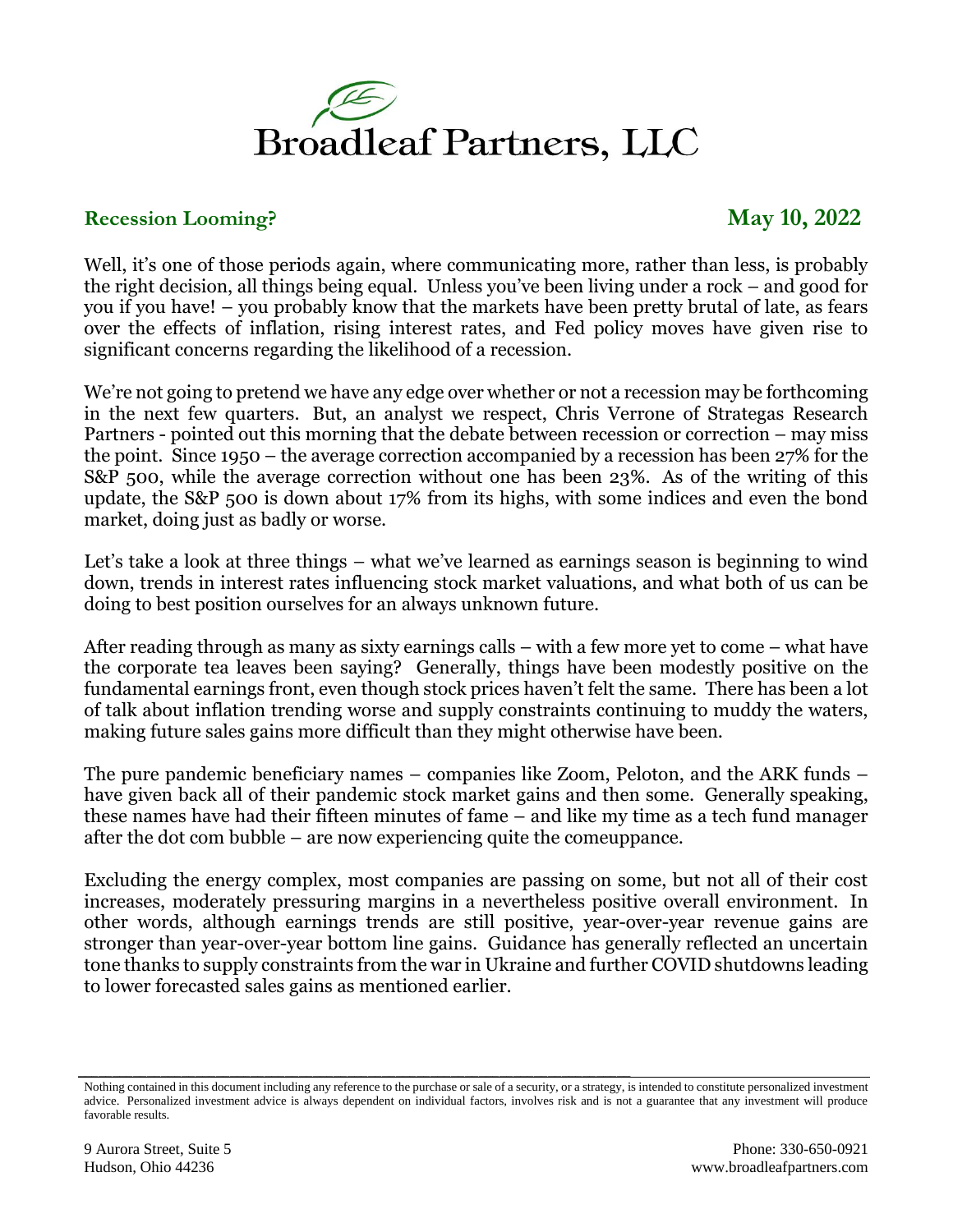At this point, most companies that have passed through higher costs to their customers by raising prices have not yet seen evidence of curtailed demand or trading down to "generics" behavior. This doesn't mean it won't happen, just that it generally hasn't happened yet. Setting aside the pandemic beneficiary crowd, I would say that the earnings season hasn't been fantastic, nor has it been disastrous.

Interest rates play an enormous role in determining the valuations investors are willing to pay for a dollar of given earnings today. This quarter, valuations have been under considerable pressure even as earnings have grown, as interest rates have risen on the long end of the curve to as high as 3.25% yesterday. Mortgage rates have nearly doubled off their lows in just a few short months. The valuation compression has been even more severe for those companies with fundamental questions or whose earnings prospects are far in the future.

While the Fed has raised rates only twice so far  $-25$  bps at the last meeting and 50 bps last week – Ed Yardeni's "[bond market vigilantes](https://www.nytimes.com/2021/03/26/business/bond-vigilantes-are-signaling-that-fiscal-deficits-may-be-getting-out-of-hand.html)" have moved interest rates far more aggressively, anticipating most of what the Fed may do over the next few quarters, even though the Fed has just begun its process. Of course, the totality of rate hikes ultimately depends on what happens with the direction of inflation from here – and whether or not the Fed will have to do even more than has currently been discounted. To that end, tomorrow morning's CPI report may offer the first clue as to whether or not things are getting better or worse with inflation. On that front, insights from company managements aren't quite there yet – most seemed to imply that things were getting worse, not better in this quarter's earnings calls. We suspect that over time, however, the inflation comps alone will start to get more difficult, bringing some natural relief, at the very least.

The ARK funds have followed the path of the NASDAQ after the tech bubble almost to a T. At that time, low quality, non-earning names took the hit first, then about a year later, those with earnings that were still valued too highly came under significant pressure. The high concentration of tech stocks in the S&P 500 and the subsequent job destruction was enough to pull the rest of the economy into a shallow recession, though not as prolonged for the sectors outside of tech.

We wouldn't be surprised if a similar path prevails today, with many companies that drove the markets in the past few years pulling back a bit and retrenching to new realities. Whether or not this reset is enough, along with Fed rate hikes, to slow inflation in the economy remains to be seen. For the most part, we think inflation has been far more supply driven than demand driven – and the Fed can't produce more oil, regardless of what they do with monetary policy. They can only shrink demand. Against worldwide economies that will eventually reopen, more supply will eventually be needed, providing the long term opportunity for investors in this new "growth" sector.

So, what can we do?

I hate to be so trite, but it is worth mentioning that recessions and corrections are a part of the capitalist lifestyle. We can't do much about them. Like going to the dentist –Sorry Dad!– recessions and visits to the dentist are a fact of life. We simply have to endure them and live for

Nothing contained in this document including any reference to the purchase or sale of a security, or a strategy, is intended to constitute personalized investment advice. Personalized investment advice is always dependent on individual factors, involves risk and is not a guarantee that any investment will produce favorable results.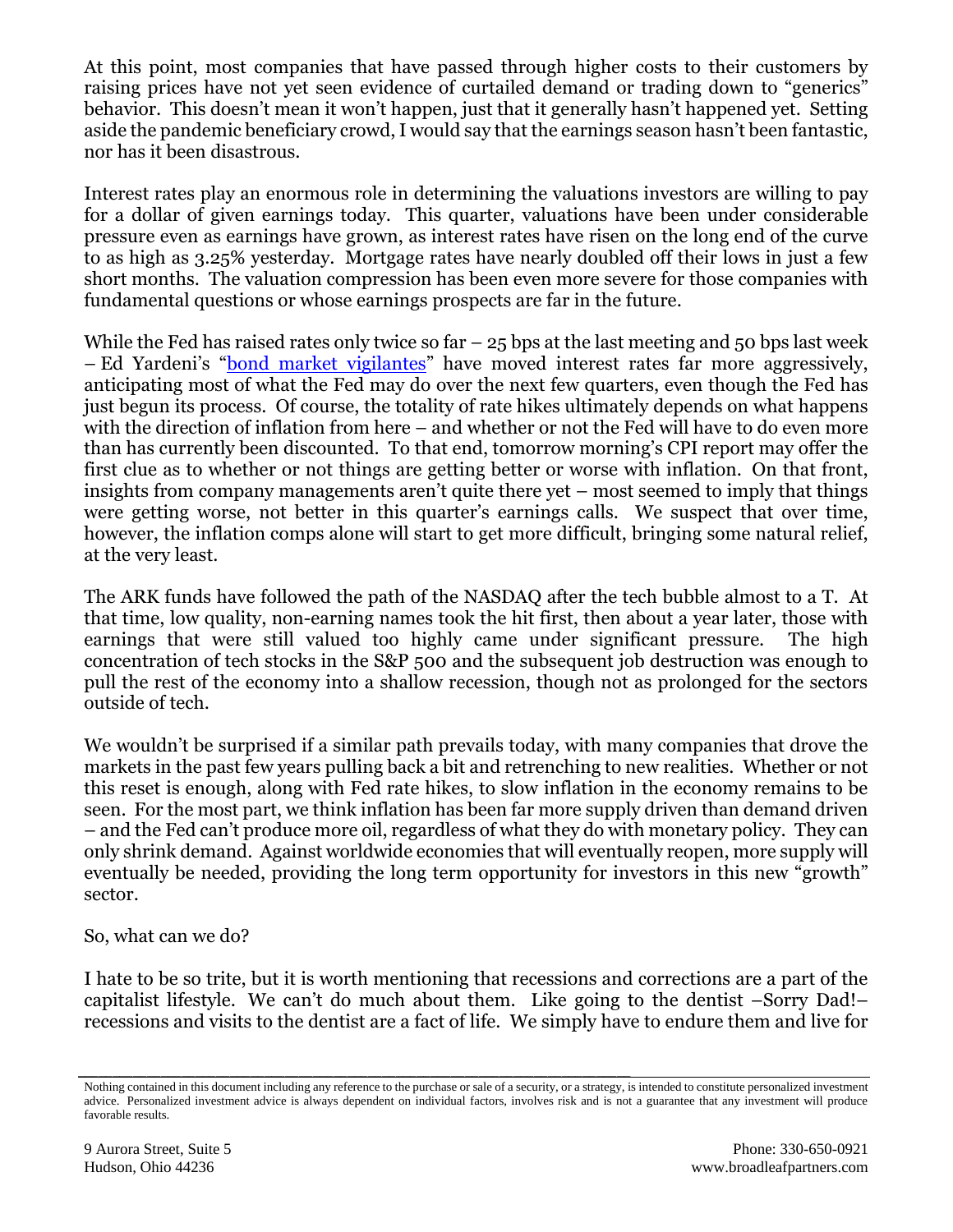another day, maintaining a steady hand and a disciplined approach, even if the world about us feels like it is falling apart.

If we do have a recession sometime in the next twelve months, it doesn't *appear* as though an unknown asset bubble is about to pop. The obvious candidates feel like they've been deflating for quite some time. In addition, a strong, fully-employed consumer and solid corporate balance sheets might press one to believe a short and shallow recession might be at hand, if one is at all.

For our part, we continue to keep a more diversified approach to the portfolio than perhaps we've ever had in Broadleaf's entire seventeen-year history. We aren't giving up on unique growth innovators that are certain to eventually usher in long term wealth creation, but are also focusing on more mature companies associated with the Economic Cycle, those that may play a key role in remaking the United States and the rest of world as we hope it to be. A world that is "cleaner" environmentally, but also reduces the United States' dependence on others' supply chains, particularly more hostile nations in a world now trending towards "DE-globalization." We believe risk is about knowing where uncertainty is growing and planning for long term trends accordingly.

What can you do?

In all corrections and recessions, it is important to stay focused on the long term to the extent your finances enable you to do so, minimize any exposures to catastrophic or permanent loss, and dollar cost average down even in the tough times to accelerate your return to any drawdown breakeven.

This is the crux of the issue. Many feel like getting out of the market, but also know they will eventually want to get back in at some point, knowing this won't likely be the end of the world. It's akin to owning a house, but seeing the price of said home plunging every day, desire to sell it, hoping to buy it back at a lower price, even while still living in it. We want someone else to take the short term losses.

While this sounds ideal, we don't live in an ideal world. This isn't what being an equity owner entails. Long term investors - and elite athletes- build strength and excellence over time because they bear the pressure of weight moving against their muscles and with them over time. It's really as simple as that, but so hard for most to endure the discipline and the work involved.

For the true capitalist, there are no free lunches, and in this sense, we're all making history in the here and now. Going through periods like these is never easy, but they aren't as uncommon as we tend to make them out to be.

Be prudent, but also be smart, focused on the voyage ahead.

Kindest Regards,

Doug MacKay CEO & CIO [dmackay@broadleafpartners.com](mailto:dmackay@broadleafpartners.com)

Nothing contained in this document including any reference to the purchase or sale of a security, or a strategy, is intended to constitute personalized investment advice. Personalized investment advice is always dependent on individual factors, involves risk and is not a guarantee that any investment will produce favorable results.